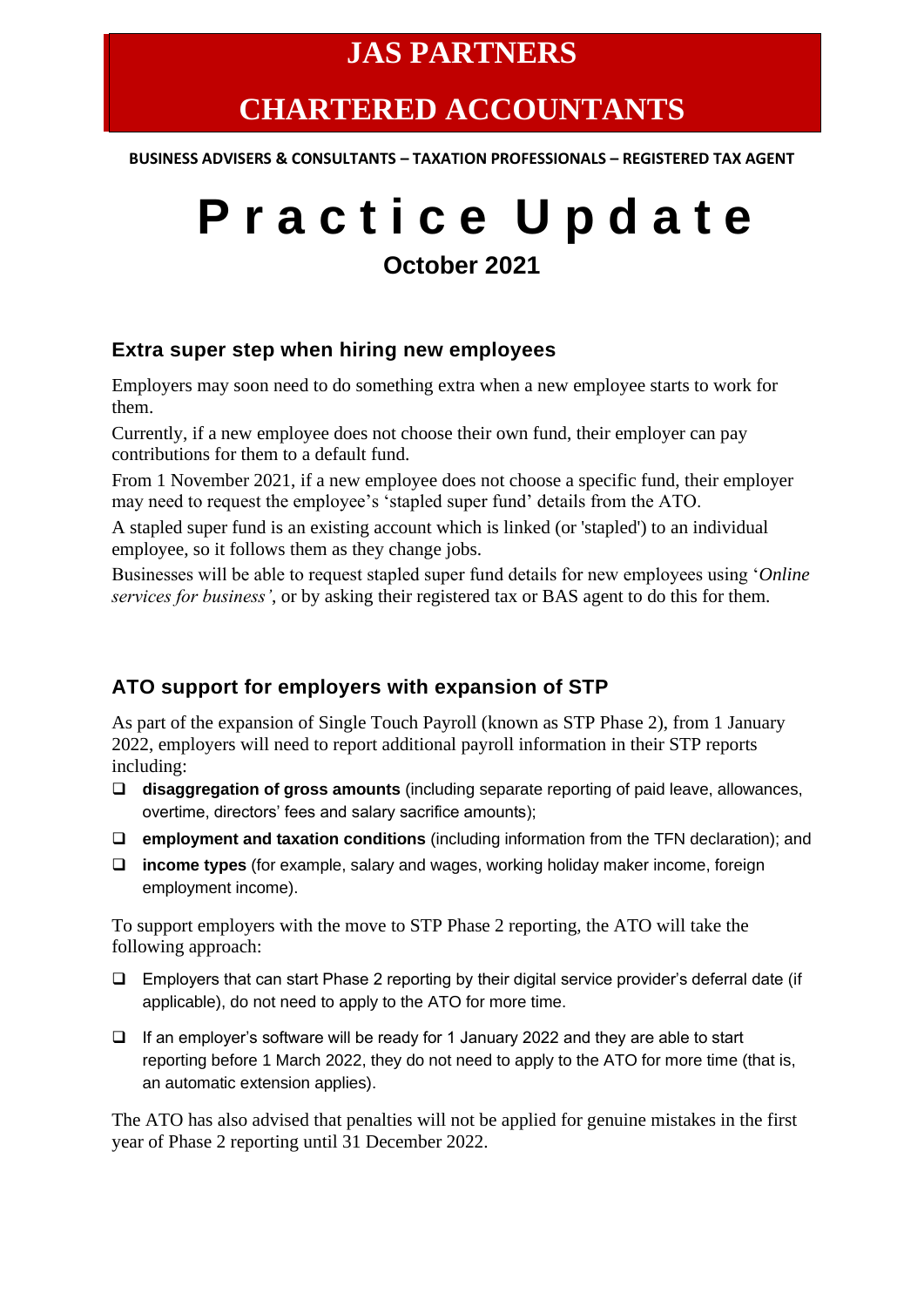#### **Reminder for first-time share investors to declare income**

With the growth of micro-investment platforms helping new investors enter the market, the ATO has issued a reminder for first-time share and Exchange Traded Funds ('ETF') investors.

The ATO is concerned that first-time investors often do not understand their tax obligations in relation to reporting capital gains from the sale of shares and income in the form of dividends and distributions.

This could result in errors when they lodge their tax return and delay tax refunds.

While the ATO pre-fills data from third parties into individual tax returns, investors are urged to check that all relevant data has been included, or make sure their registered tax agent has all the necessary information before lodging.

Investors should also keep good records.

#### **Documenting gifts or loans from related overseas entities**

*Editor: The ATO is currently reviewing certain arrangements where Australian taxpayers seek to disguise undeclared foreign income as a gift or loan.*

Genuine gifts or loans received from related overseas entities (including family members and friends) are sometimes used to fund businesses or to acquire income producing assets.

In this context, a genuine gift or loan is one where:

- $\Box$  the characterisation of the transaction as a gift or loan is supported by appropriate documentation;
- ❑ the parties' behaviour is consistent with that characterisation; and
- ❑ the monies provided are sourced from funds genuinely independent of the taxpayer.

Having good contemporaneous record keeping practices is desirable in case the ATO seeks to verify whether an amount is a genuine gift or loan.

The ATO has published detailed information to help taxpayers properly document genuine gifts or loans received from related overseas entities that are used for income purposes.

The information can be accessed from the ATO website by searching for '*Gifts or loan from related overseas entities*'.

#### **Additional ATO support during COVID-19**

The ATO is providing additional support to taxpayers having difficulty meeting their tax and superannuation guarantee charge obligations for employees because of COVID-19.

Available support includes the following:

- ❑ Lodgment or payment support options for example, payment plans or remitting interest and penalties.
- ❑ Varying PAYG instalments The ATO will not apply penalties or charge interest on varied instalments that relate to the 2022 income year where taxpayers have taken reasonable care to estimate their end of year tax liability.
- ❑ Moving from quarterly to monthly GST reporting for quicker access to refunds.
- ❑ Applying for administrative relief for Division 7A minimum yearly repayments.